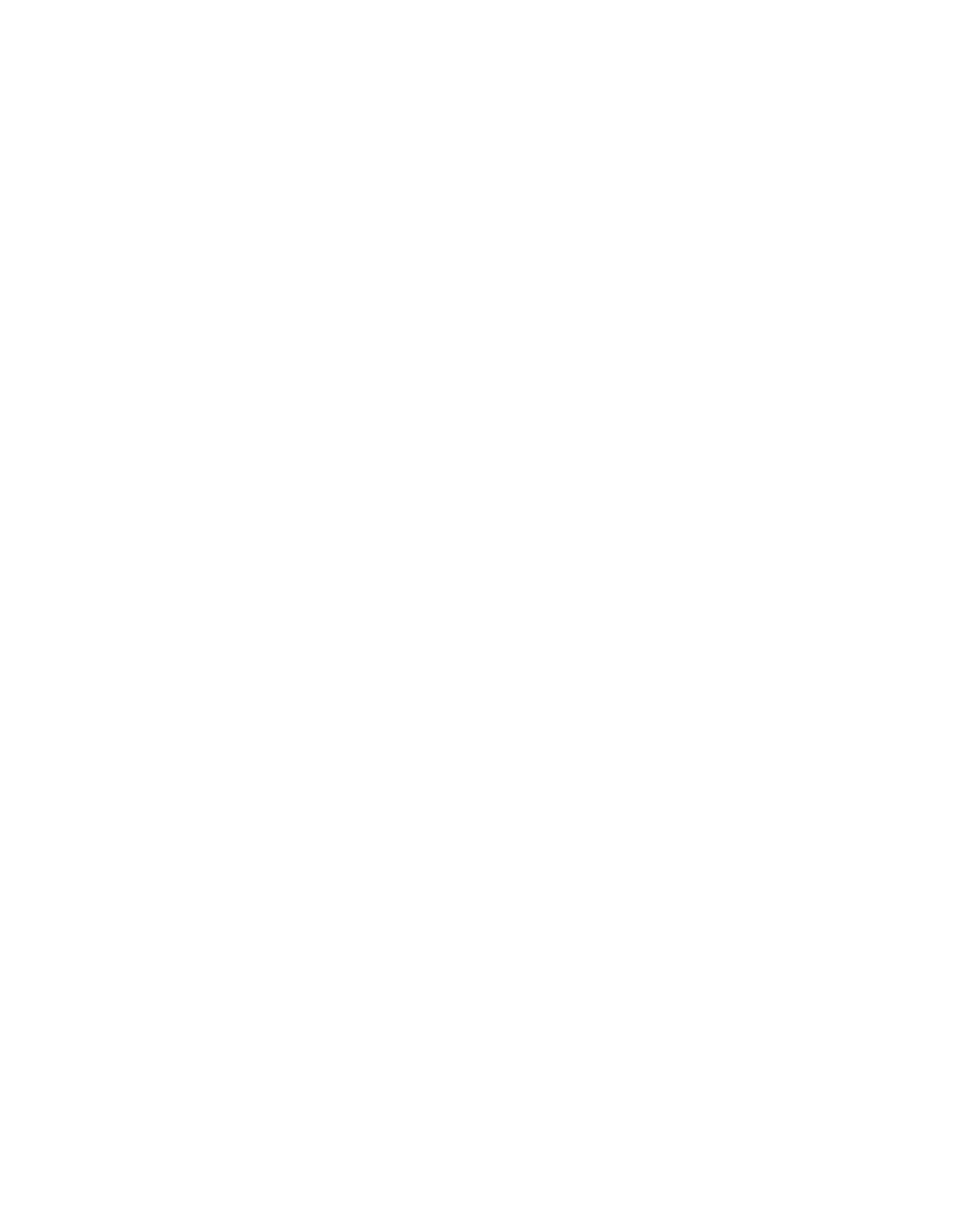

#### © 2017 Nova Scotia Department of Health and Wellness

This document is a product of Nova Scotia Department of Health and Wellness. This document and its contents are protected by Canadian and international copyright laws. The contents of this document are confidential and proprietary and are provided to the recipient with the specific understanding that neither the document, nor the information, concepts, ideas, materials, and/or specifications presented herein will be used for any purpose other than the recipient's work with or for The Department of Health and Wellness. Any duplication, distribution, disclosure, or other use except as expressly authorized in writing by The Department of Health and Wellness is strictly prohibited.

The recipient acknowledges that presentation of this document conveys no rights to the intellectual property contained herein. The Department of Health and Wellness makes no warranties, either express or implied, in this document, and The Department of Health and Wellness assumes no liability for any errors, omissions, or inaccuracies included within this document. Information in this document is subject to change without notice.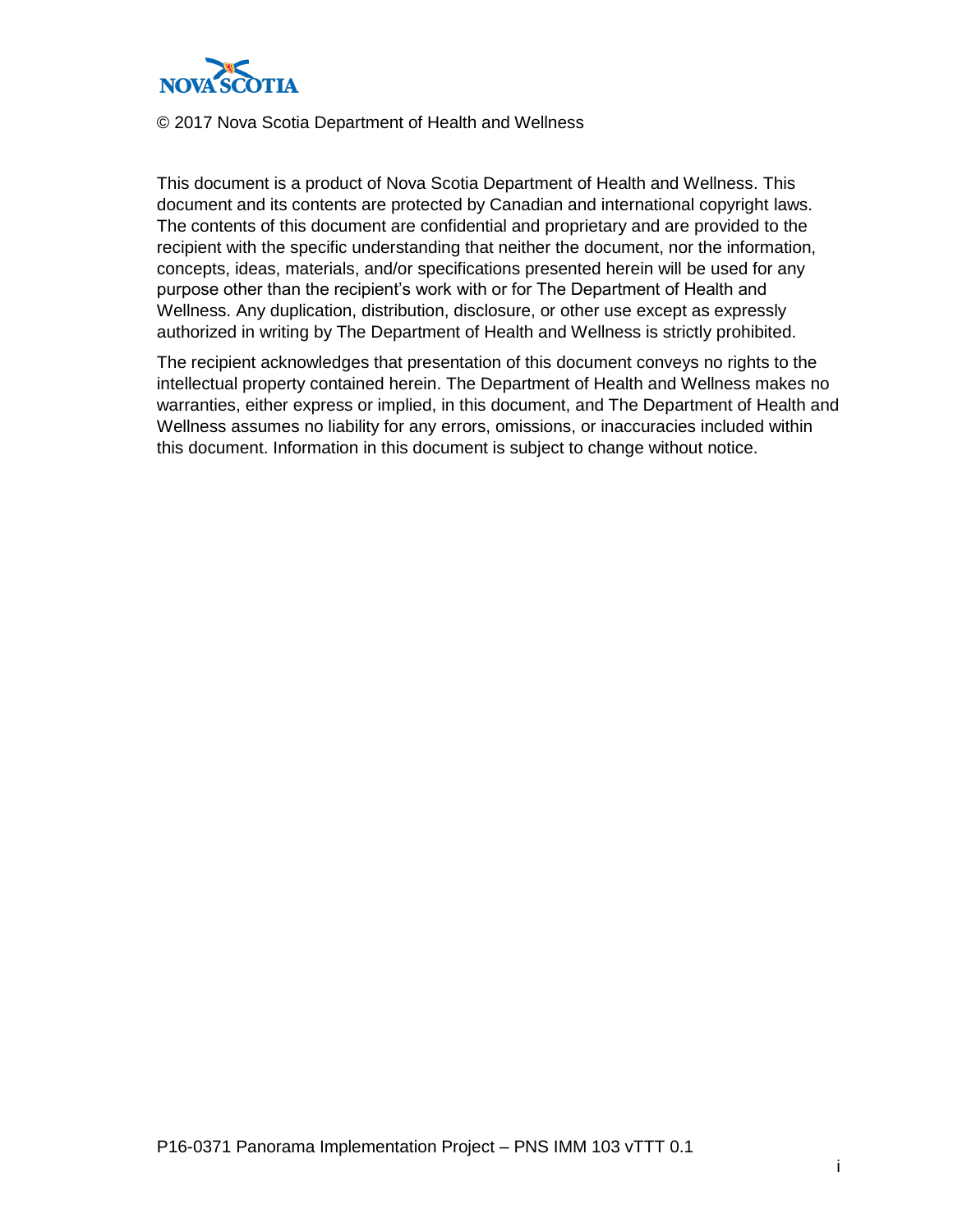

# **Table of Contents**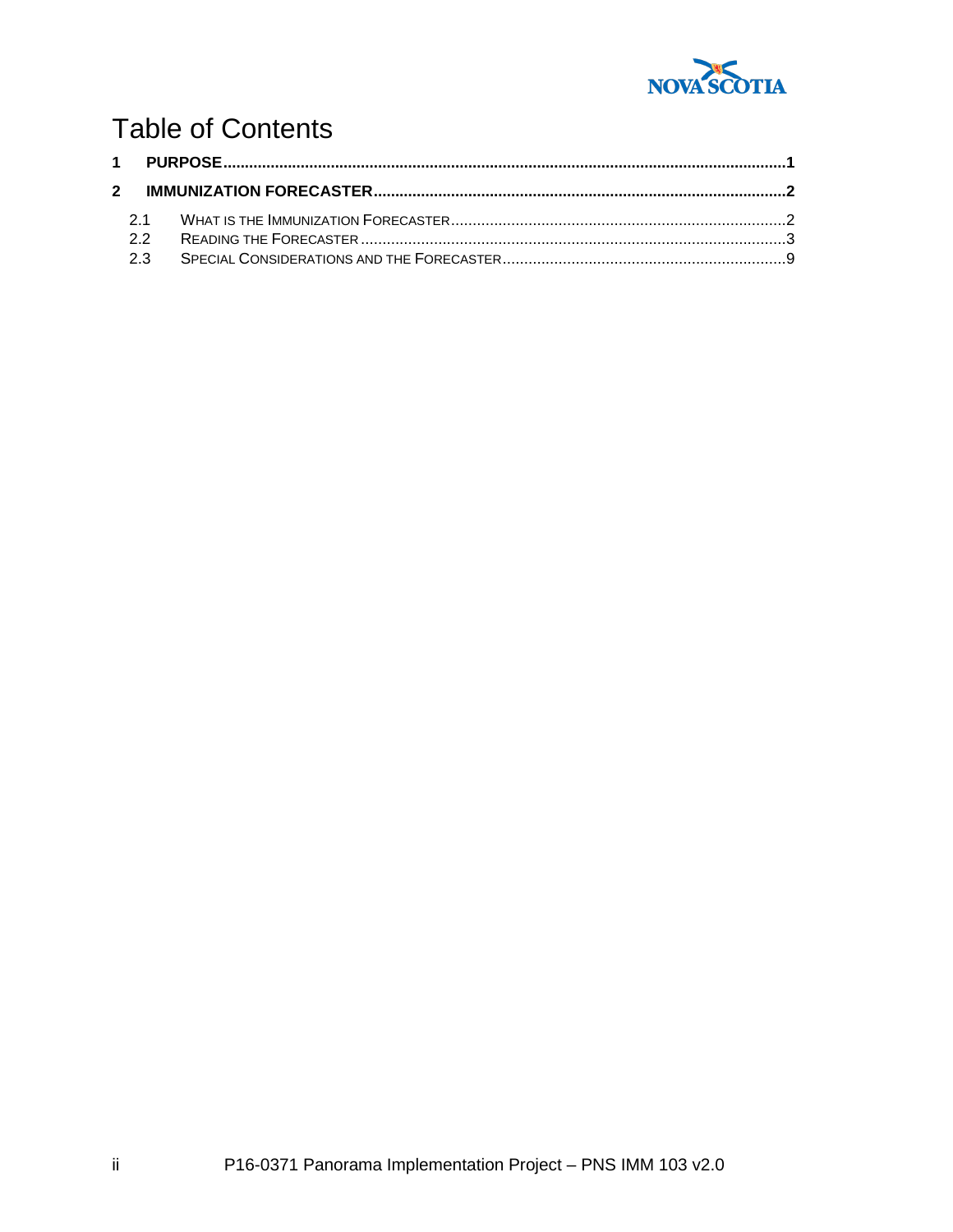

## <span id="page-4-0"></span>**1 PURPOSE**

The purpose of this course is to provide an overview of the immunization forecaster used by Panorama. The focus in this course is on explaining the Panorama tools used to support clinical identification of the specific vaccine needs of clients, based on the published immunization schedules in Nova Scotia and best practice rules. This course is intended for all Public Health Immunization providers.

After completing the course, users should be able to:

- Read and interpret the immunization forecaster
- Use the forecaster data in their daily practice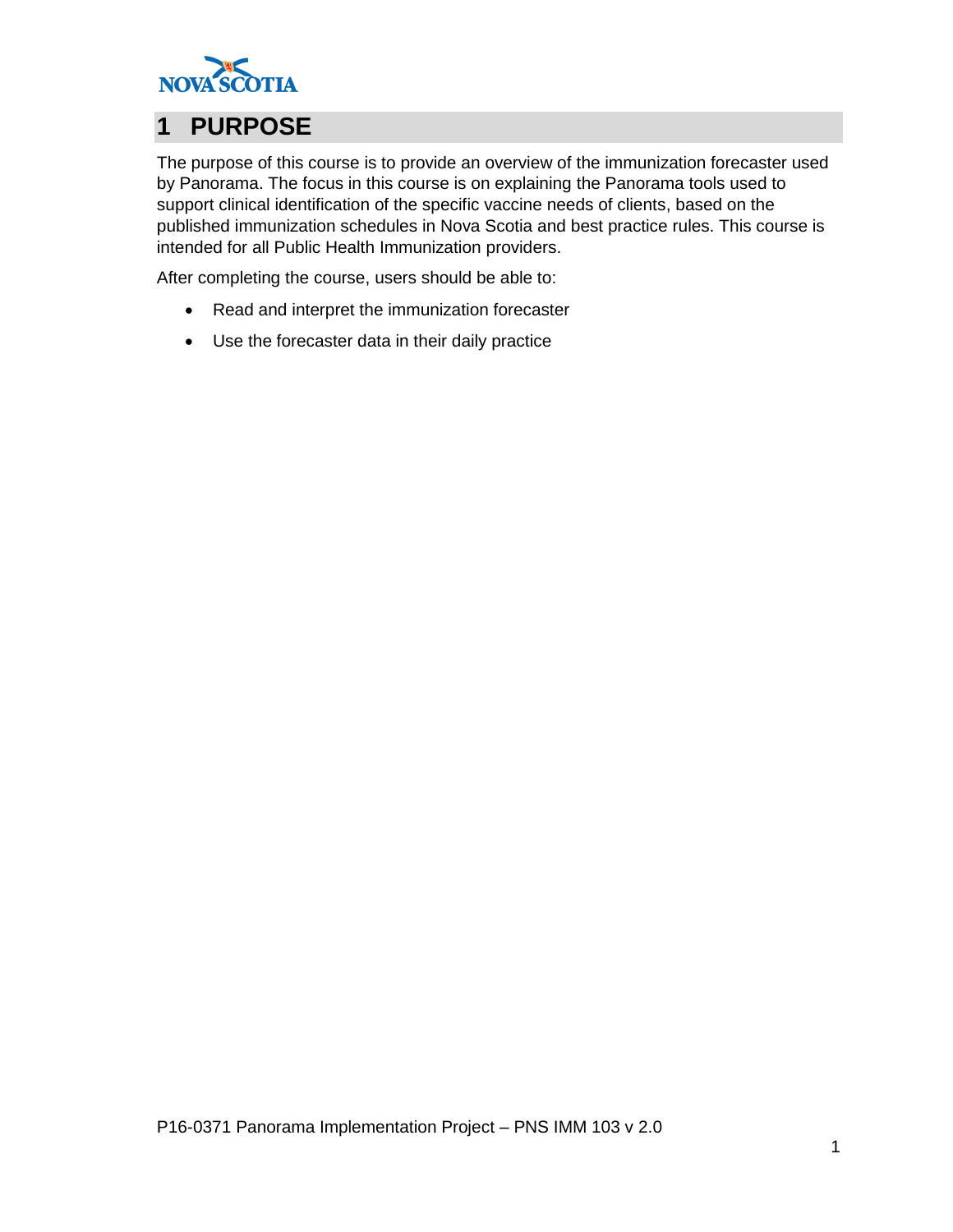

### <span id="page-5-1"></span><span id="page-5-0"></span>**2 IMMUNIZATION FORECASTER**

### **2.1 What is the Immunization Forecaster**

The Immunization Forecaster is a decision-support tool contained in the Immunization section of Panorama and used to support clinical identification of the specific vaccine needs of clients based on the Nova Scotia Publicly Funded Vaccine Eligibility Policy, NS Immunization Schedules, best practices and recommendation on immunizations provided through Canadian Immunization Guide, National Advisory Committee on Immunizations, and Product Monographs

#### *The Forecaster tool does not replace clinician judgements about the best care for individual clients based on their unique needs and health situation.*

The Immunization Forecaster tool generates a forecast for a client that includes recommendations on which specific immunizations should be administered to a client in the future and the recommended dates of administration.

The Immunization Forecaster assesses all routine, publicly funded immunizations recorded in Panorama. Nova Scotia requirements and immunization guidelines are directly converted into the rules that the Forecaster uses to generate all recommendations.

The Forecaster considers the client's age, gender, administered immunizations, and special considerations such as exemptions and contraindications. If a recorded immunization does not meet the Forecaster rules, the Forecaster will mark it as "Invalid" and the immunization will be displayed in the **Summary Table** with an 'X' in front of the date. Invalid immunizations will not count towards series completion.

**The Immunization Forecaster supports clinicians in their decision-making but is not meant to and should never replace clinical judgment**. The Immunization Forecaster can save a clinician time and effort in determining the immunizations due or overdue for a client based on a client's clinical history and published clinical guidelines. Your clinical judgment may at times be different from the Immunization Forecaster recommendations. A user can enforce clinical judgment over the Forecaster by 'overriding it' and marking invalid immunizations as valid, as well as the reverse.

The Immunization Forecaster informs all coverage reports, Search Client Forecast results (client immunization status list), and client status in the Mass Immunization Event. This means that whether a client is included in the coverage report or Search Client Forecast as up-to-date or due for an immunization, is based on the Forecaster decision.

To support the Forecaster and the accuracy of a client's individual forecast, as well as other Panorama components such as Search Client Forecast, immunization coverage reports and Mass Immunization Event client lists, **users must ensure that the client immunization history has been correctly documented and validated**. This is an essential component to ensure the future forecast is correct.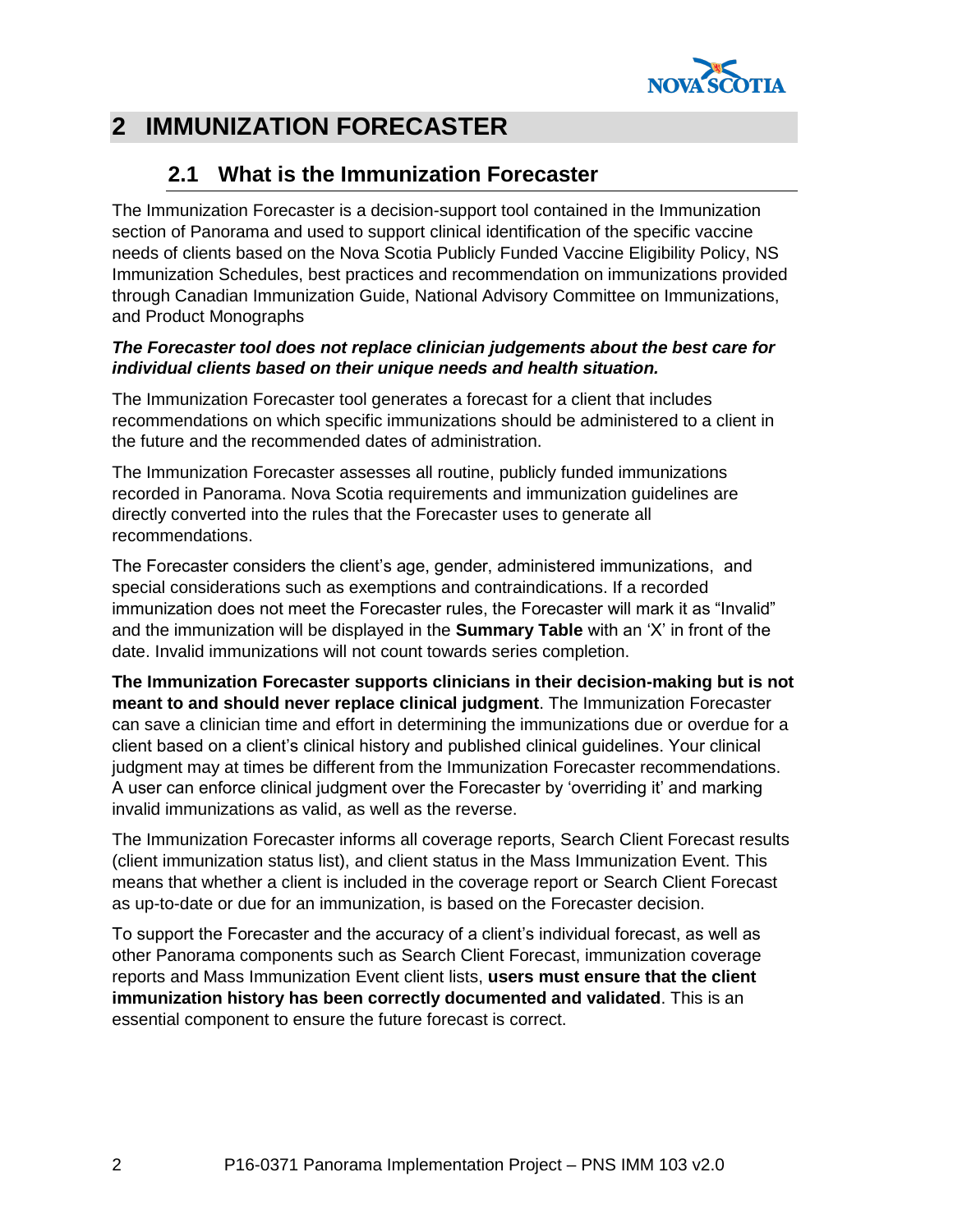

A user should verify that all available clinical information for a client has been documented in Panorama.

This includes:

- **Age:** A client must have a documented date of birth documented in Panorama.
- **Gender:** A client must have a gender documented in Panorama.
- **Historical Immunizations**: All past immunizations must be created as historical immunization records. All immunizations valid from the clinical perspective must display as valid and no invalid immunizations may appear as valid.
- **Special Considerations:** If a client has a history of a disease and should be exempt from a vaccination, is a conscientious objector, or is contraindicated for a vaccination due to a clinical condition, this information must be recorded in the Special Considerations.

The above factors directly impact the Forecaster. For example, if a client is exempt from MMR (and is recorded as a **Special Consideration** in Panorama) then the Forecaster will not forecast MMR during the specified time frame recorded.

As a Panorama user, it is your responsibility to provide accurate and up-to-date information about client clinical history to support informed and accurate decision-making for individual client forecasts and immunization reports.

### **2.2 Reading the Forecaster**

<span id="page-6-0"></span>The Immunization Forecast section of the client record displays all recommended immunizing agents based upon the NS immunization schedules currently in effect, compared against the client's age, gender, immunization history, contraindications and exemptions recorded for the client.

Antigens are 'rolled up' or combined to be forecasted as agents such as vaccine products like DTaP-IPV-Hib. This agent will be administered as one vaccine instead of each antigen administered separately. The following screenshot shows the agent being forecasted as one vaccine. Where NS does not use a combined vaccine these antigens will be forecasted separately.

| <b>Immunization Forecast by Agent/Antigen</b><br>$\triangleright$        |                                       |                         |                          |                         |                            |                 |                           |                                              |  |  |  |  |  |
|--------------------------------------------------------------------------|---------------------------------------|-------------------------|--------------------------|-------------------------|----------------------------|-----------------|---------------------------|----------------------------------------------|--|--|--|--|--|
| Last Forecast Ran On: 2018 Feb 01                                        |                                       |                         |                          |                         |                            |                 |                           |                                              |  |  |  |  |  |
| <b>Refresh Forecast</b><br>Forecast Status calculated as of: 2018 Feb 01 |                                       |                         |                          |                         |                            |                 |                           |                                              |  |  |  |  |  |
| <b>Immunizing Agent/Antigen</b>                                          | Forecasted<br>Dose # $\hat{\diamond}$ | Codes $\Leftrightarrow$ | Volume $\Leftrightarrow$ | Brand $\Leftrightarrow$ | Eligible $\Leftrightarrow$ | Due $\triangle$ | Overdue $\Leftrightarrow$ | <b>Forecast</b><br>Status $\hat{\mathbf{v}}$ |  |  |  |  |  |
| DTaP-IPV-Hib                                                             |                                       |                         |                          |                         | 2016 Mar 20                | 2016 Apr 07     | 2016 May 07               | Overdue                                      |  |  |  |  |  |
| Pneu-C-13                                                                |                                       |                         |                          |                         | 2016 Mar 20                | 2016 Apr 07     | 2016 May 07               | Overdue                                      |  |  |  |  |  |
| Men-C-C                                                                  |                                       |                         |                          |                         | 2016 Apr 07                | 2017 Feb 07     | 2017 Mar 07               | Overdue                                      |  |  |  |  |  |
| <b>MMRV</b>                                                              |                                       |                         |                          |                         | 2017 Feb 07                | 2017 Feb 07     | 2017 Mar 07               | Overdue                                      |  |  |  |  |  |
| <b>HB-regular</b>                                                        |                                       |                         |                          |                         | 2016 Feb 07                | 2028 Sep 01     | 2029 Jan 01               | Eligible                                     |  |  |  |  |  |
| $HPV-4$                                                                  |                                       |                         |                          |                         | 2025 Feb 07                | 2028 Sep 01     | 2029 Jan 01               | Up To Date                                   |  |  |  |  |  |
| Men-C-ACYW-135                                                           |                                       |                         |                          |                         | 2017 Feb 07                | 2028 Sep 01     | 2029 Jan 01               | Eligible                                     |  |  |  |  |  |
| Pneu-P-23                                                                |                                       |                         |                          |                         | 2018 Feb 07                | 2081 Feb 07     | 2081 Mar 07               | Up To Date                                   |  |  |  |  |  |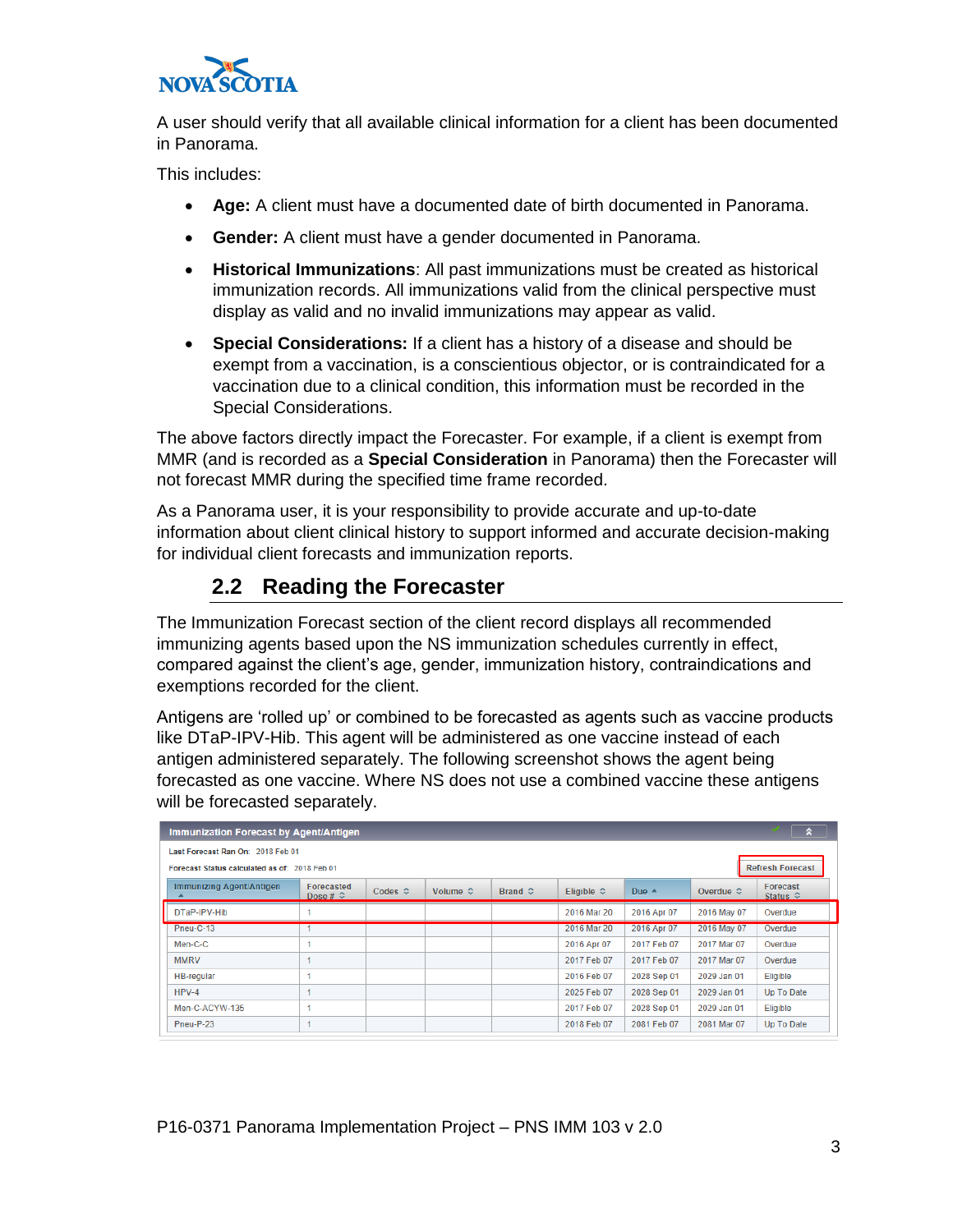

Dose

The Forecasted Dose # column identifies the next dose number for an agent in a multidose series for which the client is eligible. Dose # is calculated based on the number of documented valid doses of the agent in the client history.

In the example below, a client has not yet received any doses of MMRV and is forecasted for Dose 1. The client has already received Dose 1 of DTaP-IPV-Hib and is forecasted for Dose 2.

| Immunization Forecast by Agent/Antigen |                                                                          |                         |                          |                         |                            |                 |                           |                                      |  |  |  |  |  |
|----------------------------------------|--------------------------------------------------------------------------|-------------------------|--------------------------|-------------------------|----------------------------|-----------------|---------------------------|--------------------------------------|--|--|--|--|--|
| Last Forecast Ran On: 2018 Feb 02      |                                                                          |                         |                          |                         |                            |                 |                           |                                      |  |  |  |  |  |
|                                        | <b>Refresh Forecast</b><br>Forecast Status calculated as of: 2018 Feb 02 |                         |                          |                         |                            |                 |                           |                                      |  |  |  |  |  |
| Immunizing Agent/Antigen<br>▴          | <b>Forecasted</b><br>Dose # $\Diamond$                                   | Codes $\Leftrightarrow$ | Volume $\Leftrightarrow$ | Brand $\Leftrightarrow$ | Eligible $\Leftrightarrow$ | Due $\triangle$ | Overdue $\Leftrightarrow$ | Forecast<br>Status $\Leftrightarrow$ |  |  |  |  |  |
| Pneu-C-13                              |                                                                          |                         |                          |                         | 2016 Mar 20                | 2016 Apr 07     | 2016 May 07               | Overdue                              |  |  |  |  |  |
| DTaP-IPV-Hib                           | $\overline{2}$                                                           |                         |                          |                         | 2016 May 17                | 2016 Jun 07     | 2016 Jul 07               | Overdue                              |  |  |  |  |  |
| Men-C-C                                |                                                                          |                         |                          |                         | 2016 Apr 07                | 2017 Feb 07     | 2017 Mar 07               | Overdue                              |  |  |  |  |  |
| <b>MMRV</b>                            |                                                                          |                         |                          |                         | 2017 Feb 07                | 2017 Feb 07     | 2017 Mar 07               | Overdue                              |  |  |  |  |  |

#### **Codes**

Users may occasionally notice values present in the **Code** column. There are three codes that may be used to reflect specific situations.

- **EDS** indicates if the forecasted agent is *Extra Dose Safe*. This relates to an extra dose of an antigen administered in order to give a particular agent. E.g. Client is complete for measles but needs mumps and rubella. The immunization rules will allow MMR to be forecasted providing the additional measles is the only way to support the client's need for mumps and rubella)
- **LOA** indicates a *Left-Over Antigen*. This situation appears when the available immunization agents for administration do not contain all forecasted antigens. An example of this would be if a client is missing a Diphtheria or Pertussis but Td is forecasted. The Td would appear as forecasted and the Diphtheria would also appear to be forecasted but would carry the code LOA.
- A letter "**M**" (for mixed dose) may display in the Forecasted Dose column instead of a dose number. A mixed dose indicates that the client has received a different number of doses of the antigen components for the forecasted agent. For example, if a client has a single IPV in history, but no Tdap, the forecasted dose for Tdap will show "M" because it is the first dose of Tetanus, Diphtheria and acellular pertussis but the second dose of IPV.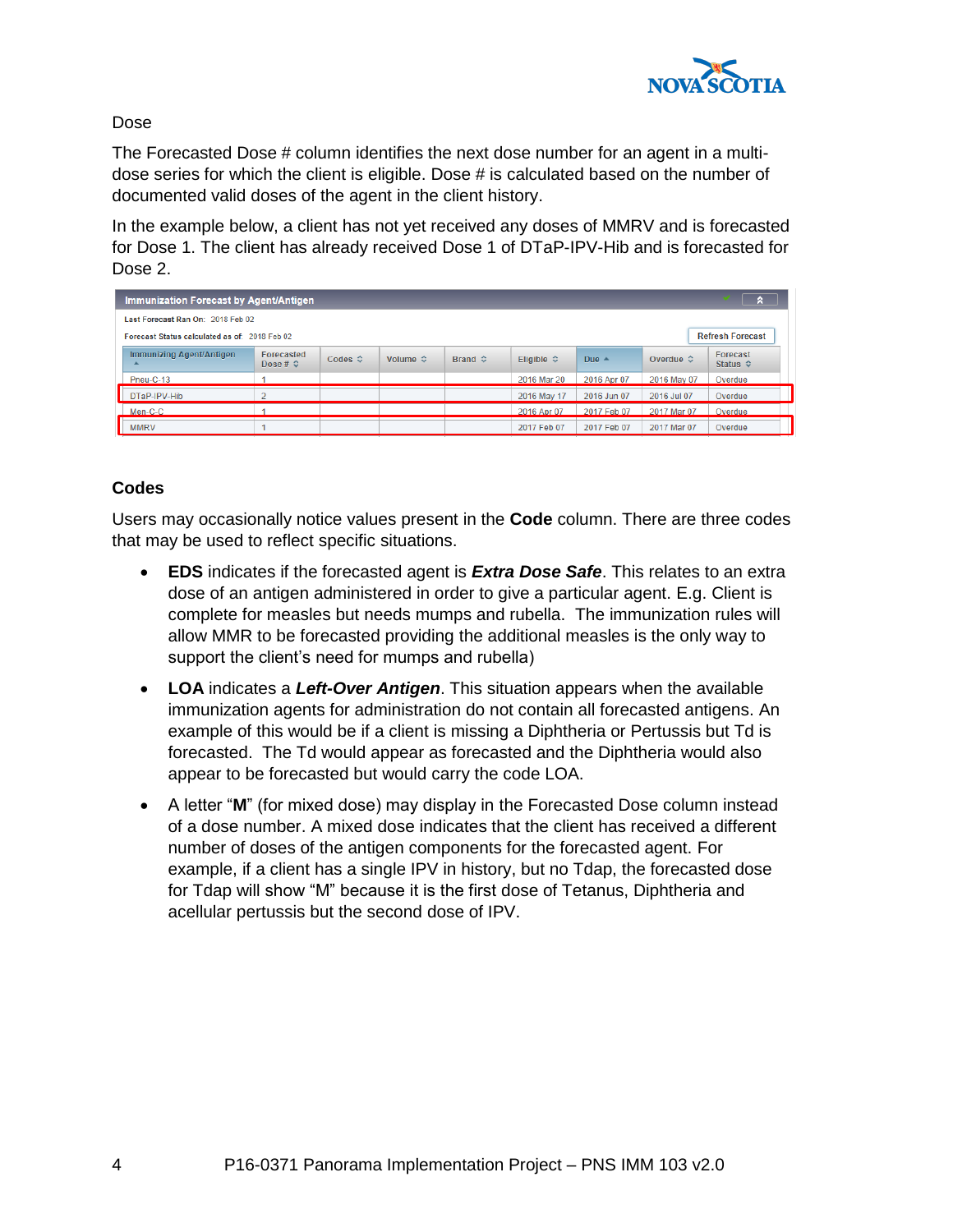

#### **Eligible**

The **Eligible** column displays the earliest clinically valid date on which a forecast agent can be given in compliance with the age and minimum interval rules governing vaccine administration.

In the example below, the client became eligible for Dose 1 of Tdap-IPV on 2006 Mar 21.

| Immunization Forecast by Agent/Antigen<br>A                                |                                               |                         |                          |                         |                            |                 |                           |                                              |  |  |  |  |  |
|----------------------------------------------------------------------------|-----------------------------------------------|-------------------------|--------------------------|-------------------------|----------------------------|-----------------|---------------------------|----------------------------------------------|--|--|--|--|--|
| Last Forecast Ran On: 2018 Feb 01                                          |                                               |                         |                          |                         |                            |                 |                           |                                              |  |  |  |  |  |
| <b>Refresh Forecast</b><br>Forecast Status calculated as of: 2018 Feb 01 · |                                               |                         |                          |                         |                            |                 |                           |                                              |  |  |  |  |  |
| Immunizing Agent/Antigen                                                   | <b>Forecasted</b><br>Dose # $\Leftrightarrow$ | Codes $\Leftrightarrow$ | Volume $\Leftrightarrow$ | Brand $\Leftrightarrow$ | Eligible $\Leftrightarrow$ | Due $\triangle$ | Overdue $\Leftrightarrow$ | <b>Forecast</b><br>Status $\hat{\mathbf{v}}$ |  |  |  |  |  |
| Tdap-IPV                                                                   |                                               |                         |                          |                         | 2006 Mar 21                | 2006 Apr 07     | 2006 May 07               | Overdue                                      |  |  |  |  |  |
| <b>MMRV</b>                                                                |                                               |                         |                          |                         | 2007 Feb 07                | 2007 Feb 07     | 2007 Mar 07               | Overdue                                      |  |  |  |  |  |
| <b>HB-regular</b>                                                          |                                               |                         |                          |                         | 2006 Feb 07                | 2018 Sep 01     | 2019 Jan 01               | Eligible                                     |  |  |  |  |  |
| $HPV-4$                                                                    |                                               |                         |                          |                         | 2015 Feb 07                | 2018 Sep 01     | 2019 Jan 01               | Eligible                                     |  |  |  |  |  |
| Men-C-ACYW-135                                                             | и                                             |                         |                          |                         | 2007 Feb 07                | 2018 Sep 01     | 2019 Jan 01               | Eligible                                     |  |  |  |  |  |

#### **Due**

This column displays the date when the immunization became due. This is the same date as the Eligible date.

| Immunization Forecast by Agent/Antigen |                                                 |                         |                          |                         |                     |                 |                           |                                       |  |  |  |  |
|----------------------------------------|-------------------------------------------------|-------------------------|--------------------------|-------------------------|---------------------|-----------------|---------------------------|---------------------------------------|--|--|--|--|
| Last Forecast Ran On: 2018 Feb 01      |                                                 |                         |                          |                         |                     |                 |                           |                                       |  |  |  |  |
|                                        | Forecast Status calculated as of: 2018 Feb 01 · |                         |                          |                         |                     |                 |                           |                                       |  |  |  |  |
| Immunizing Agent/Antigen<br>▴          | <b>Forecasted</b><br>Dose # $\hat{\diamond}$    | Codes $\Leftrightarrow$ | Volume $\Leftrightarrow$ | Brand $\Leftrightarrow$ | Eligible $\Diamond$ | Due $\triangle$ | Overdue $\Leftrightarrow$ | Forecast<br>Status $\hat{\mathbf{v}}$ |  |  |  |  |
| Tdap-IPV                               |                                                 |                         |                          |                         | 2006 Mar 21         | 2006 Apr 07     | 2006 May 07               | Overdue                               |  |  |  |  |
| <b>MMRV</b>                            |                                                 |                         |                          |                         | 2007 Feb 07         | 2007 Feb 07     | 2007 Mar 07               | Overdue                               |  |  |  |  |
| <b>HB-regular</b>                      |                                                 |                         |                          |                         | 2006 Feb 07         | 2018 Sep 01     | 2019 Jan 01               | Eligible                              |  |  |  |  |
| $HPV-4$                                |                                                 |                         |                          |                         | 2015 Feb 07         | 2018 Sep 01     | 2019 Jan 01               | Eligible                              |  |  |  |  |
| Men-C-ACYW-135                         |                                                 |                         |                          |                         | 2007 Feb 07         | 2018 Sep 01     | 2019 Jan 01               | Eligible                              |  |  |  |  |

#### **Overdue**

This column displays the date when the immunization became overdue. Based on the DHW rules, this date is defaulted as 1 month after the Due date.

In the example below, the client became overdue for Dose 1 of Tdap-IPV on May 7, 2006.

| Immunization Forecast by Agent/Antigen<br>Α                                |                                              |                         |                          |                         |                            |                 |             |                                       |  |  |  |  |  |
|----------------------------------------------------------------------------|----------------------------------------------|-------------------------|--------------------------|-------------------------|----------------------------|-----------------|-------------|---------------------------------------|--|--|--|--|--|
| Last Forecast Ran On: 2018 Feb 01                                          |                                              |                         |                          |                         |                            |                 |             |                                       |  |  |  |  |  |
| <b>Refresh Forecast</b><br>Forecast Status calculated as of: 2018 Feb 01 + |                                              |                         |                          |                         |                            |                 |             |                                       |  |  |  |  |  |
| Immunizing Agent/Antigen                                                   | <b>Forecasted</b><br>Dose # $\hat{\diamond}$ | Codes $\Leftrightarrow$ | Volume $\Leftrightarrow$ | Brand $\Leftrightarrow$ | Eligible $\Leftrightarrow$ | Due $\triangle$ | Overdue ≎   | Forecast<br>Status $\hat{\mathbf{v}}$ |  |  |  |  |  |
| Tdap-IPV                                                                   |                                              |                         |                          |                         | 2006 Mar 21                | 2006 Apr 07     | 2006 May 07 | Overdue                               |  |  |  |  |  |
| <b>MMRV</b>                                                                |                                              |                         |                          |                         | 2007 Feb 07                | 2007 Feb 07     | 2007 Mar 07 | Overdue                               |  |  |  |  |  |
| <b>HB-regular</b>                                                          |                                              |                         |                          |                         | 2006 Feb 07                | 2018 Sep 01     | 2019 Jan 01 | Eligible                              |  |  |  |  |  |
| $HPV-4$                                                                    |                                              |                         |                          |                         | 2015 Feb 07                | 2018 Sep 01     | 2019 Jan 01 | Eligible                              |  |  |  |  |  |
| Men-C-ACYW-135                                                             |                                              |                         |                          |                         | 2007 Feb 07                | 2018 Sep 01     | 2019 Jan 01 | Eligible                              |  |  |  |  |  |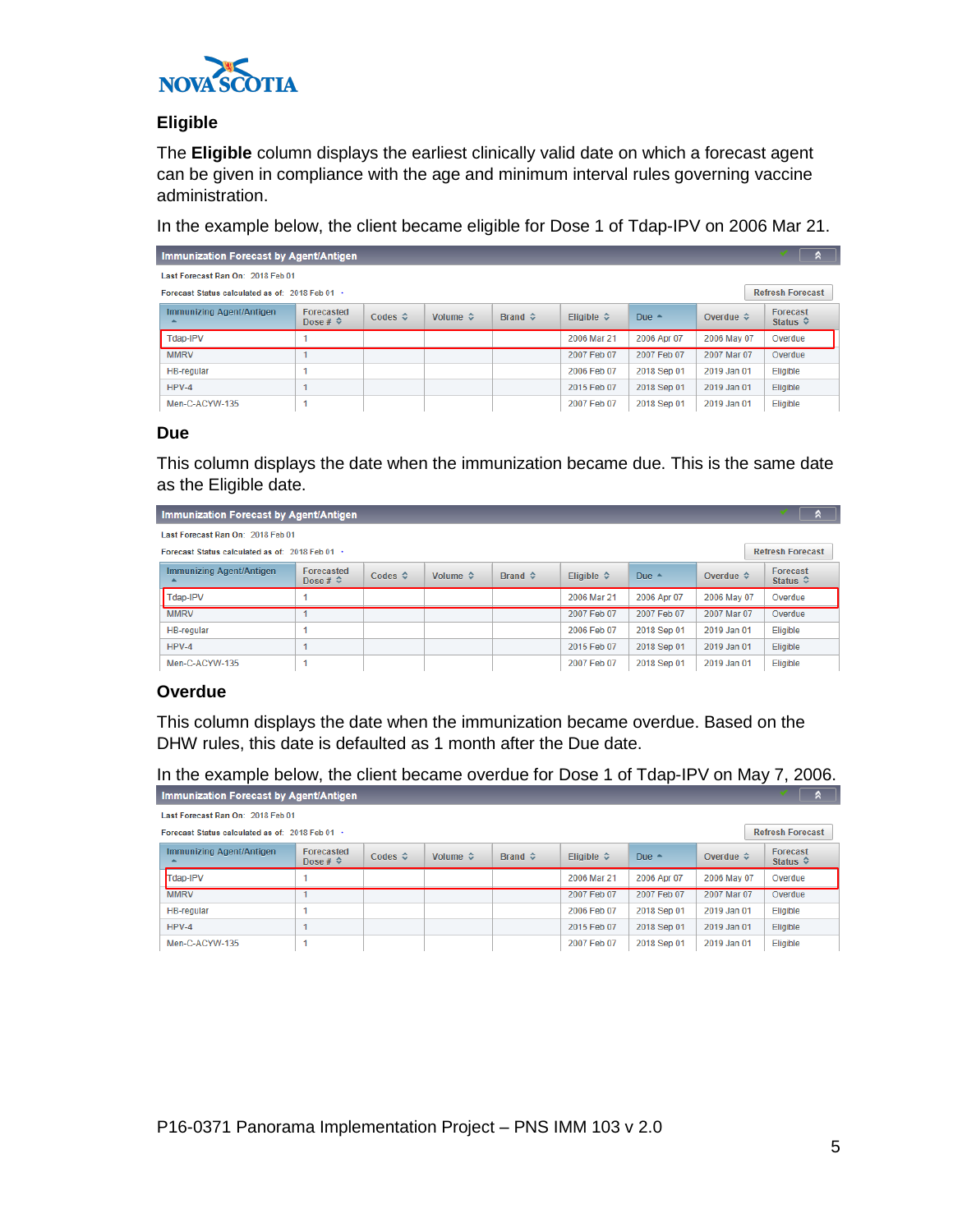

#### **Forecast Status**

Four types of immunization status exist for clients:

**Up to Date:** The client is not yet eligible (e.g., "Eligible in the future"), and the minimum interval and/or minimum age has not yet been satisfied.

**Eligible:** The Eligible date has been reached (minimum interval and/or minimum age have been satisfied), but the Due date is in the future.

**Due:** The recommended date for vaccine administration according to the current schedule date; this implies minimum intervals and/or minimum age have been satisfied.

**Overdue:** For *routine immunization schedules*, forecasted agents are considered overdue one (1) month after the Due date has passed,. For *school immunization schedules*, forecasted agents are considered overdue four (4) months after the due date. Overdue status also considers minimum intervals: if a client is behind on immunizations, the status will remain Up to Date until the minimum interval has passed, then it will become Overdue.

#### **Reforecasting**

Panorama automatically updates a client's immunization forecast when new immunizations, exemptions/contraindications are added, updated, or deleted, or/and a birth date or gender changes. User also have the option to execute a forecast on demand by clicking the **Refresh** button.

| Immunization Forecast by Agent/Antigen                                     |                                              |                         |                          |                         |                            |                 |                           |                                              |  |  |  |  |
|----------------------------------------------------------------------------|----------------------------------------------|-------------------------|--------------------------|-------------------------|----------------------------|-----------------|---------------------------|----------------------------------------------|--|--|--|--|
| Last Forecast Ran On: 2018 Feb 01                                          |                                              |                         |                          |                         |                            |                 |                           |                                              |  |  |  |  |
| <b>Refresh Forecast</b><br>Forecast Status calculated as of: 2018 Feb 01 · |                                              |                         |                          |                         |                            |                 |                           |                                              |  |  |  |  |
| <b>Immunizing Agent/Antigen</b><br>▴                                       | <b>Forecasted</b><br>Dose # $\hat{\diamond}$ | Codes $\Leftrightarrow$ | Volume $\Leftrightarrow$ | Brand $\Leftrightarrow$ | Eligible $\Leftrightarrow$ | Due $\triangle$ | Overdue $\Leftrightarrow$ | <b>Forecast</b><br>Status $\hat{\mathbf{v}}$ |  |  |  |  |
| Tdap-IPV                                                                   |                                              |                         |                          |                         | 2006 Mar 21                | 2006 Apr 07     | 2006 May 07               | Overdue                                      |  |  |  |  |
| <b>MMRV</b>                                                                |                                              |                         |                          |                         | 2007 Feb 07                | 2007 Feb 07     | 2007 Mar 07               | Overdue                                      |  |  |  |  |
| <b>HB-regular</b>                                                          |                                              |                         |                          |                         | 2006 Feb 07                | 2018 Sep 01     | 2019 Jan 01               | Eligible                                     |  |  |  |  |
| $HPV-4$                                                                    |                                              |                         |                          |                         | 2015 Feb 07                | 2018 Sep 01     | 2019 Jan 01               | Eligible                                     |  |  |  |  |
| Men-C-ACYW-135                                                             |                                              |                         |                          |                         | 2007 Feb 07                | 2018 Sep 01     | 2019 Jan 01               | Eligible                                     |  |  |  |  |

Whenever a client's forecast is re-executed, the validity and dose number of each of the client's immunizations is re-evaluated, updated, and displayed. All valid immunizations will be renumbered sequentially based on the order within the series.

Any immunizations that are marked as invalid after the re-forecast will not be affected. They will be displayed as their intended dose #: the next valid dose will continue with the next available dose number.

Any immunizations that were not forecast will not be affected.

#### **Invalid Immunizations**

Any vaccinations that do not meet the forecaster rules are marked as invalid in Panorama. Invalid doses are displayed with an 'X' mark in the immunization date in the **Immunization History- Summary Grid** table.

In the example below, a client was administered MMRV below the minimum age of 12 months, and an X is displayed in the **Summary Grid** table alerting the clinician that this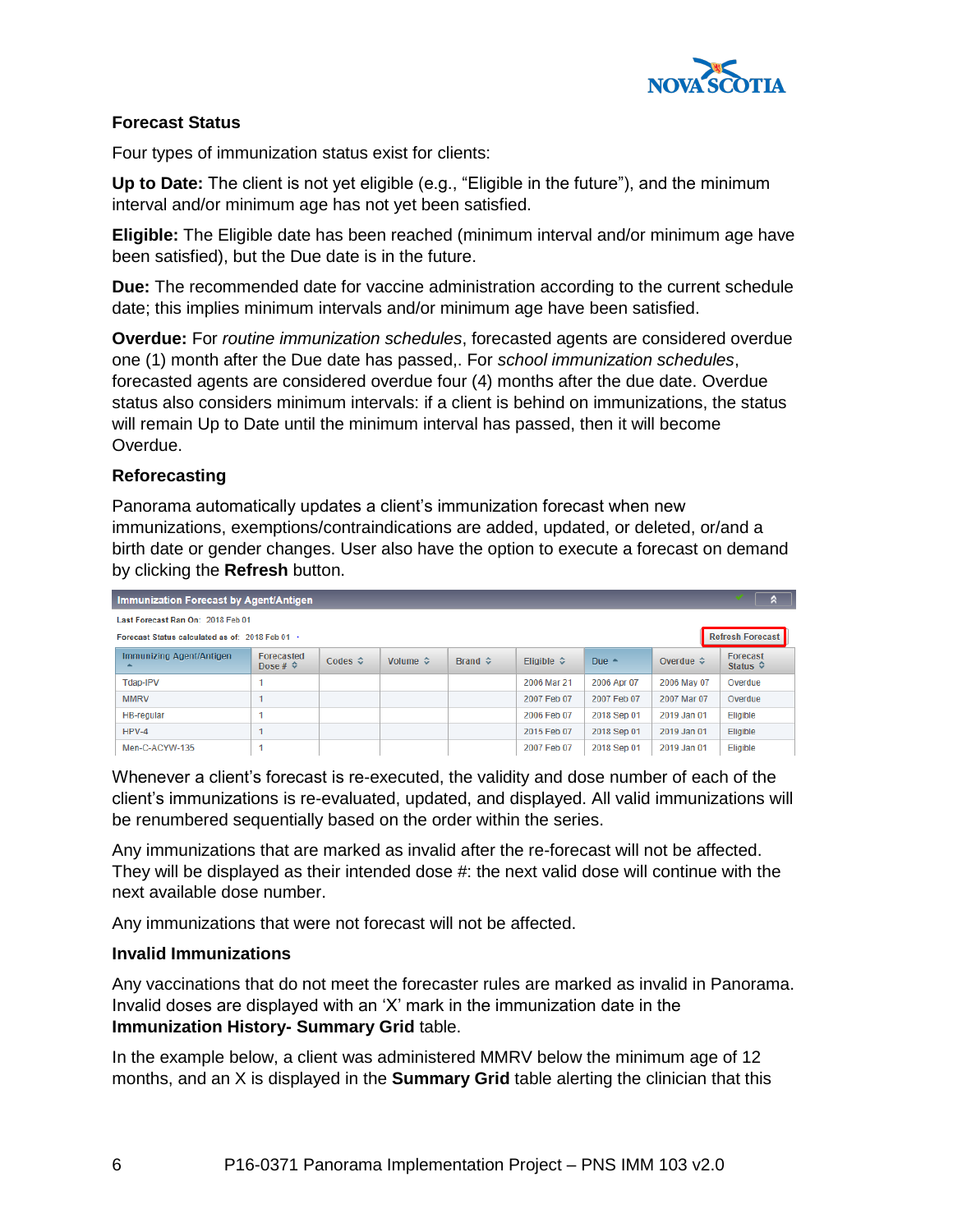

dose is invalid. Additionally, the status of the dose is identified as Invalid in the **Detailed Data Table** below the Summary Grid.

|                                                   |                                     | <b>Immunization Details</b>                       |                   |                                                 |                                   |  |                                         |                         |              |                                  |                                         | $\hat{z}$                |  |  |
|---------------------------------------------------|-------------------------------------|---------------------------------------------------|-------------------|-------------------------------------------------|-----------------------------------|--|-----------------------------------------|-------------------------|--------------|----------------------------------|-----------------------------------------|--------------------------|--|--|
|                                                   | Immunization History - Summary Grid |                                                   |                   |                                                 |                                   |  |                                         |                         |              |                                  |                                         |                          |  |  |
| $\blacksquare$                                    | Agent $-$                           |                                                   |                   | <b>Date</b><br>Administered<br>$\blacktriangle$ | <b>Date</b><br>Administered<br>≎  |  | <b>Date</b><br><b>Administered</b><br>≎ | <b>Date</b><br>≎        | Administered | <b>Date</b><br>Administered<br>≎ | <b>Date</b><br><b>Administered</b><br>≎ |                          |  |  |
| $\bullet$                                         | DTaP-IPV-Hib                        |                                                   |                   | 2016 Apr 19                                     |                                   |  |                                         |                         |              |                                  |                                         |                          |  |  |
| $\bullet$                                         | <b>MMRV</b>                         |                                                   |                   | 2017 Feb 01<br>(X)                              |                                   |  |                                         |                         |              |                                  |                                         |                          |  |  |
|                                                   |                                     | <b>Immunization History - Detailed Data Table</b> |                   |                                                 |                                   |  |                                         |                         |              |                                  |                                         |                          |  |  |
|                                                   |                                     |                                                   |                   |                                                 |                                   |  |                                         | Add Single Immunization |              |                                  | Add One or More Immunizations           |                          |  |  |
|                                                   | Update                              | <b>View</b><br><b>Delete</b>                      |                   |                                                 |                                   |  |                                         |                         |              |                                  |                                         |                          |  |  |
|                                                   |                                     | 日                                                 | Agent $\triangle$ | <b>Date</b><br>Administered ☆                   | Age at<br><b>Administration ♦</b> |  | Status $\diamond$                       |                         | Trade Name ↓ |                                  | Body Site ♦                             | Volume $\Leftrightarrow$ |  |  |
| DTaP-IPV-<br>$\overline{C}$<br>2016 Apr 19<br>Hib |                                     |                                                   |                   |                                                 | $2m$ 12d                          |  | Valid                                   |                         |              |                                  |                                         |                          |  |  |
|                                                   |                                     |                                                   | <b>MMRV</b>       | 2017 Feb 01                                     | 11m 25d                           |  | Invalid                                 |                         |              |                                  |                                         |                          |  |  |

Invalid doses will not be counted towards the client's total series when planning future doses. For example, the client in the above example will require Dose 1 of MMR to be administered as the Invalid dose will not count as Dose 1.

Invalid doses will be considered when calculating minimum intervals for planned doses for safety/clinical effectiveness reasons.

Each antigen will be listed with one of the following corresponding invalidation reasons:

- **Client administered with same agent on same day:** If two doses of the same agent/antigen are given on the same day, Dose 1 is marked valid and Dose 2 is marked as invalid. All the antigens within the invalid dose will have this reason.
- **Additional dose resulting from use of a multi-antigen agent:** If an antigen in a multi-antigen agent is not "Extra Dose Safe" (EDS), and is provided as an additional dose as part of this agent, this reason will display for the invalid antigen.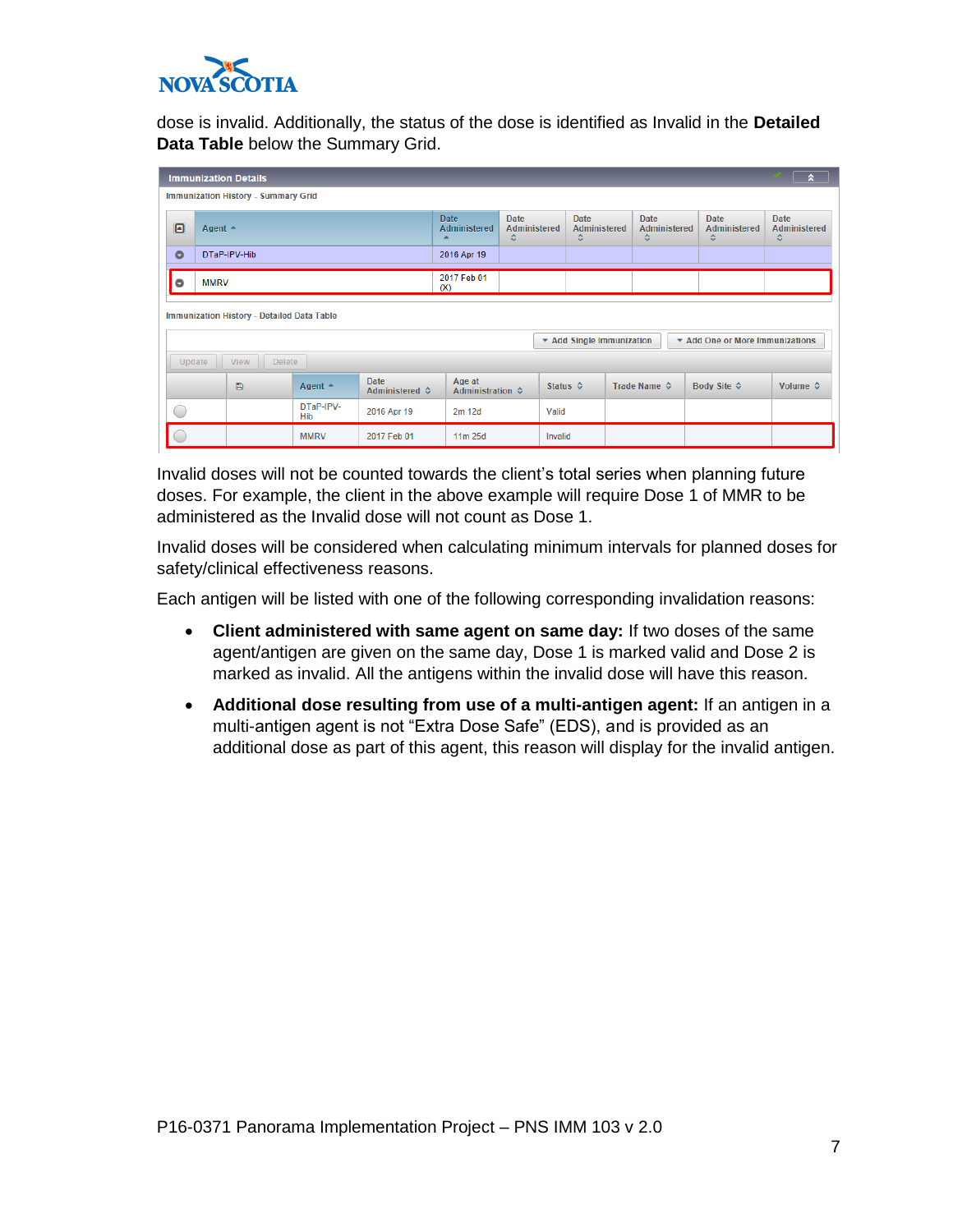

| <b>Delete</b><br>Update<br>View                                                                                                                                                                                                                |                                                     |                  |                               |                                            |                   |                        |                      |                         |  |  |  |  |  |
|------------------------------------------------------------------------------------------------------------------------------------------------------------------------------------------------------------------------------------------------|-----------------------------------------------------|------------------|-------------------------------|--------------------------------------------|-------------------|------------------------|----------------------|-------------------------|--|--|--|--|--|
|                                                                                                                                                                                                                                                | B                                                   | Agent $-$        | <b>Date</b><br>Administered ↓ | Age at<br><b>Administration ↓</b>          | Status $\diamond$ | Trade Name ↓           | Body Site $\diamond$ | Volume $\diamond$       |  |  |  |  |  |
| ×                                                                                                                                                                                                                                              |                                                     | DTaP-IPV-<br>Hib | 2016 Apr 19                   | 2m 12d                                     | Valid             |                        |                      |                         |  |  |  |  |  |
|                                                                                                                                                                                                                                                | M<br>1y <sub>2m</sub><br>2017 Apr 12                |                  |                               | Valid                                      |                   |                        |                      |                         |  |  |  |  |  |
| ◯                                                                                                                                                                                                                                              |                                                     | <b>MMRV</b>      | 2017 Feb 01                   | 11m 25d                                    | Invalid           |                        |                      |                         |  |  |  |  |  |
|                                                                                                                                                                                                                                                | <b>MMRV</b><br>2017 Jun 13                          |                  |                               | $1y$ 4 $m$                                 | Valid             |                        |                      |                         |  |  |  |  |  |
|                                                                                                                                                                                                                                                |                                                     |                  |                               |                                            |                   |                        |                      |                         |  |  |  |  |  |
| <b>Special Considerations</b>                                                                                                                                                                                                                  | <b>AEFI</b>                                         | <b>Allergies</b> | <b>Deferrals</b>              | <b>Risk Factors</b><br><b>TB Skin Test</b> | <b>IGRA Tests</b> | <b>Mass Imms Event</b> | <b>View Consent</b>  | <b>IHI</b>              |  |  |  |  |  |
|                                                                                                                                                                                                                                                |                                                     |                  |                               |                                            |                   |                        |                      |                         |  |  |  |  |  |
|                                                                                                                                                                                                                                                |                                                     |                  |                               |                                            |                   |                        |                      |                         |  |  |  |  |  |
| <b>Antigen Count</b>                                                                                                                                                                                                                           |                                                     |                  |                               |                                            |                   |                        |                      | ×                       |  |  |  |  |  |
|                                                                                                                                                                                                                                                | $\hat{z}$<br>Immunization Forecast by Agent/Antigen |                  |                               |                                            |                   |                        |                      |                         |  |  |  |  |  |
|                                                                                                                                                                                                                                                | Last Forecast Ran On: 2018 Feb 02                   |                  |                               |                                            |                   |                        |                      |                         |  |  |  |  |  |
|                                                                                                                                                                                                                                                | Forecast Status calculated as of: 2018 Feb 02       |                  |                               |                                            |                   |                        |                      | <b>Refresh Forecast</b> |  |  |  |  |  |
| <b>Immunizing Agent/Antigen</b><br>Forecast<br>Forecasted<br>Brand $\Leftrightarrow$<br>Codes $\diamond$<br>Volume $\diamond$<br>Due $\hat{\mathbf{v}}$<br>Eligible $\diamond$<br>Overdue $\diamond$<br>Dose # $\Diamond$<br>Status $\diamond$ |                                                     |                  |                               |                                            |                   |                        |                      |                         |  |  |  |  |  |

| <b>ININUILLING AGENTAILING</b> | <u>rulecasieu</u><br>Dose # $\Diamond$ | Codes $\hat{\mathbf{v}}$ | Volume $\hat{\mathbf{v}}$ | Brand $\Leftrightarrow$ | Eligible $\hat{\triangledown}$ | Due $\hat{\mathbf{v}}$ | Overdue $\hat{\mathbf{v}}$ | <b>FUILLE</b><br>Status $\hat{\mathbf{v}}$ |
|--------------------------------|----------------------------------------|--------------------------|---------------------------|-------------------------|--------------------------------|------------------------|----------------------------|--------------------------------------------|
| Pneu-P-23                      |                                        |                          |                           |                         | 2018 Feb 07                    | 2081 Feb 07            | 2081 Mar 07                | <b>Up To Date</b>                          |
| Pneu-C-13                      |                                        |                          |                           |                         | 2016 Mar 20                    | 2016 Apr 07            | 2016 May 07                | Overdue                                    |
| MMRV (Measles (M)*)            |                                        | <b>EDS</b>               |                           |                         | 2017 Jul 11                    | 2017 Aug 07            | 2017 Sep 07                | Overdue                                    |
| Men-C-C                        |                                        |                          |                           |                         | 2016 Apr 07                    | 2017 Feb 07            | 2017 Mar 07                | Overdue                                    |
| Men-C-ACYW-135                 |                                        |                          |                           |                         | 2017 Feb 07                    | <b>2028 Sep 01</b>     | <b>2029 Jan 01</b>         | <b>Eligible</b>                            |
| $HPV-4$                        |                                        |                          |                           |                         | 2025 Feb 07                    | 2028 Sep 01            | 2029 Jan 01                | Up To Date                                 |
| <b>HB-regular</b>              |                                        |                          |                           |                         | 2016 Feb 07                    | 2028 Sep 01            | 2029 Jan 01                | <b>Eligible</b>                            |
| DTaP-IPV-Hib                   |                                        |                          |                           |                         | 2016 May 17                    | 2016 Jun 07            | 2016 Jul 07                | Overdue                                    |

• **Administered date is less than or greater than eligibility date:** If neither of the above two reasons are given, the dose will have this reason. This is what will be seen most often, meaning that a minimum interval, minimum age, or maximum age was violated.

The Forecaster will not invalidate doses in the following cases:

- Additional doses beyond a series end are administered that meet minimum interval requirements
- Dose was received by a route other than what is recommended
- Higher (or lower) than recommended vaccine dosage was administered (except for HB Engerix-B Adult 1.0ml and 2.0ml which have different minimum age eligibilities, and Recombivax Ped 0.5ml and 0.25ml which have different maximum age eligibility)
- Less than a full dose of vaccine given due to syringe/needle malfunction

These and other reasons can be applied by an authorized user to manually mark vaccines as invalid.

Immunization doses that have been overwritten and marked as invalid by the user will be marked with 'OX' (as overridden) not 'X'.

| <b>Immunization Details</b>                |                   |                                  |                            |                                  |                                  |                                  |                           |  |  |  |  |  |
|--------------------------------------------|-------------------|----------------------------------|----------------------------|----------------------------------|----------------------------------|----------------------------------|---------------------------|--|--|--|--|--|
| <b>Immunization History - Summary Grid</b> |                   |                                  |                            |                                  |                                  |                                  |                           |  |  |  |  |  |
| ▣                                          | Agent $\triangle$ | <b>Date</b><br>Administered<br>▴ | Date<br>Administered<br>e. | <b>Date</b><br>Administered<br>≎ | <b>Date</b><br>Administered<br>≎ | <b>Date</b><br>Administered<br>٠ | Date<br>Administered<br>≎ |  |  |  |  |  |
| - 0                                        | DTaP-IPV-Hib      | 2016 Apr 19<br>(OX)              |                            |                                  |                                  |                                  |                           |  |  |  |  |  |
|                                            |                   |                                  |                            |                                  |                                  |                                  |                           |  |  |  |  |  |